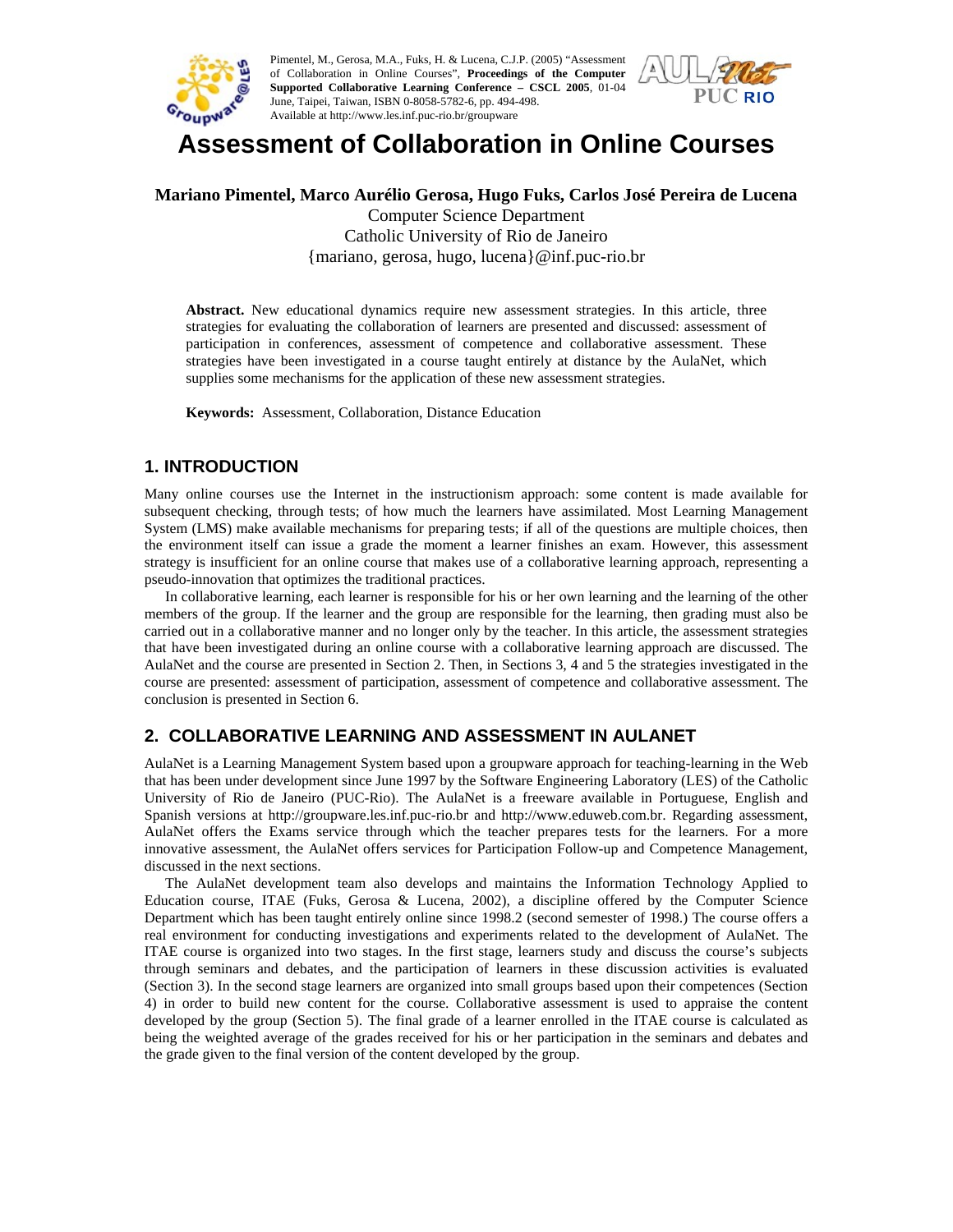

Figure 1. Assessment strategies tried out in different ITAE editions

The assessment strategies discussed in this article are the result of 7 years of experiments in the ITAE course. Figure 1 presents the chronological sequence of experiments involving these strategies in the course. In the following sections, we will discuss how these strategies were applied in the most recent edition of the course (ITAE 2004.2) and present the conclusions.

## **3. PARTICIPATION ASSESSMENT**

One course subject is studied and discussed each week during the first phase of the ITAE course. Learners participate in an asynchronous seminar conducted through the Conferences service where specific questions are discussed about the topic being studied. They also participate in a synchronous one-hour-long debate through the Debate service. In this Section, we present the strategy developed for evaluating the participation of the learners in these discussion activities that take place in the ITAE course.

In a fruitful discussion, everybody is supposed to make significant contributions and send a similar amount of messages (Koyle & Aakhus, 2002). Anybody who participates without being prepared is cheating and disappointing the group. Anyone who merely reads the messages in a conference is not participating, only attending. When one person participates much more actively than the others, s/he is monopolizing the discussion. Thus, in order to evaluate the participation of learners in a conference, it is appropriate to take into account both the quality of their messages and the frequency of their participation (Fuks, Cunha, Gerosa & Lucena, 2003).

The strategy developed to evaluate the participation in the ITAE course is by multiplying the quality-grade by the quantity-weight of the messages sent by each learner during each seminar or debate session. The mediator evaluates the quality of the message by analyzing the text. The mediator gives each message a grade and, then, the average of the grades of the messages sent by a learner in a session is multiplied by the quantity-weight of messages s/he sent. Figure 3 shows some weighting models based upon the quantity of messages.



Figure 2. Models for weighing quality based upon quantity

The purpose of this assessment strategy is to get learners to try to achieve balance between the quality and the number of the messages they sent during the course's discussion activities. The next subsections show how this assessment strategy has been applied during the ITAE course seminars and debates.

#### **3.1 Assessment of Seminar Participation**

In each ITAE course seminar, one learner is selected to play the role of the seminar leader. This learner prepares the seminar text and three questions for group discussion. Learners then discuss the questions, arguing and counter-arguing based upon the messages that are sent by the learners. Mediators evaluate the messages as they are sent in over the course of the seminar, assigning a grade and writing a comment on each message. To evaluate the quality of a message sent during a seminar, the mediator analyzes the message based upon some pre-defined criteria. For each message, the mediator lists the main problems identified for each criterion. Based upon the quantity and the type of problems found, the mediator scores each criterion and gives the message a final grade. The average of the grades of each learner's messages is weighed based upon the number of messages s/he has sent during the seminar. The weighing function follows the Moderated Quantity model and was established that a learner must send from four to six messages per seminar (in this specific case of ITAE).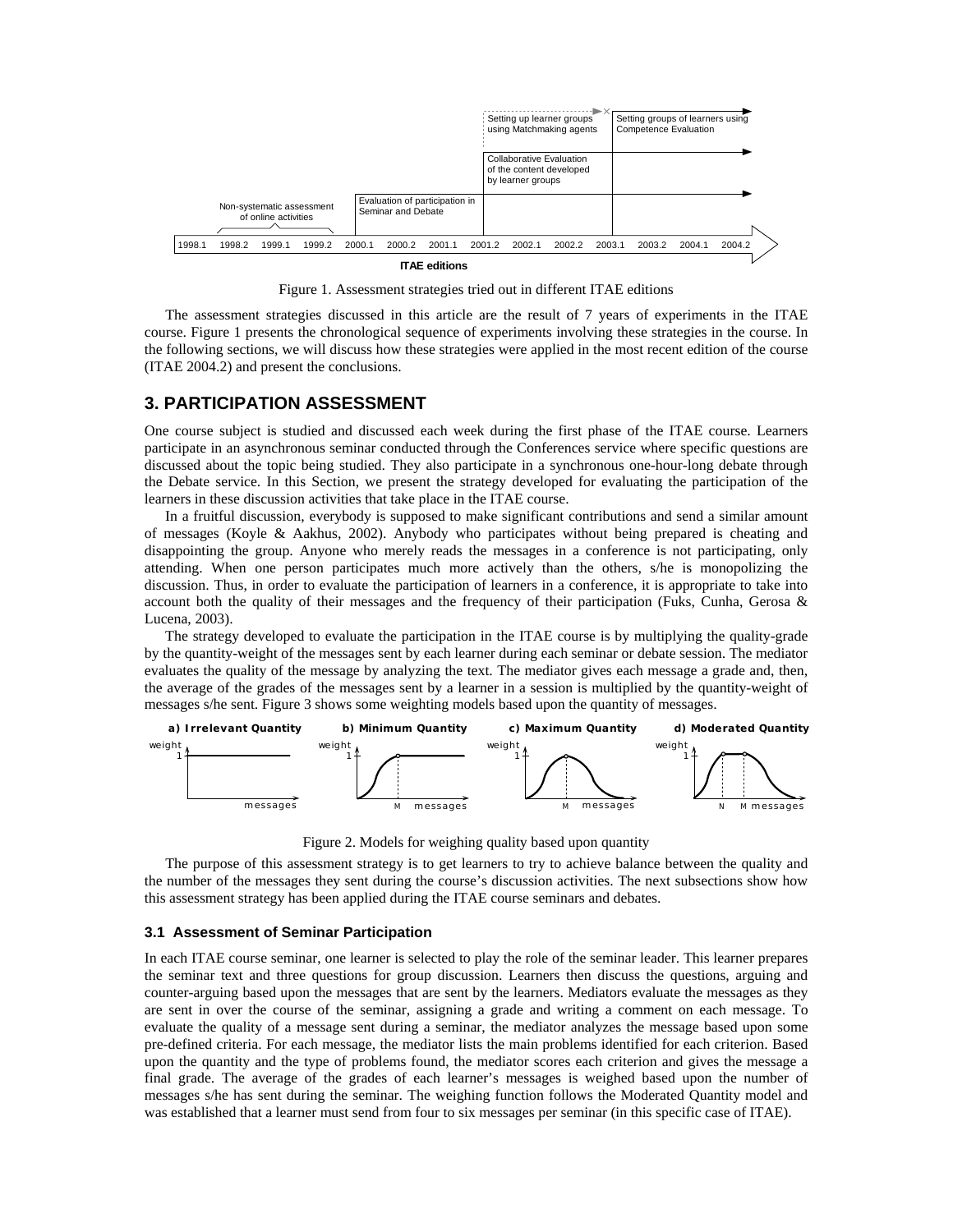The seminar dynamics and the strategy for evaluating learner participation have been developed and tested over the ITAE editions. Figure 4 shows the average number of messages sent per learner per seminar, indicating the influences of the dynamics and of the assessment procedures that caused learner participation to improve and become more frequent.



Quality weighted by moderated quantity (4 to 6 messages per seminar)

Figure 3. Average quantity of messages sent by learners per seminar

The 1998.1 ITAE edition was conducted in a 'face-to-face' classroom, and there is no data regarding learners' participation. Participation was sporadic in the 1998.2 to 1999.2 editions: on average, each learner sent only one message every four seminars. This fact mainly was a result of the lack of systematic assessment of participation. On the other hand, in the 2000.1 edition, seminar participation became more regular: on average, each learner sent one message per seminar. This regularity was due mainly to the messages being graded. In the following edition, 2000.2, the average quantity per learner increased, mainly as a result of the transfer of the seminars to the Conferences service (they previously had been conducted through the Discussion List service), where messages could be threaded. The discussion structure was based on the IBIS model (Gerosa, Fuks & Lucena, 2001). In the subsequent editions, from 2001.1 through 2003.2, the average increased mainly because it was defined that three questions would be discussed during each seminar. In the 2004.1 edition, it was established that each learner had to send between four to six messages per seminar (weighting quality by quantity), leading the learners to suppose that it was necessary and sufficient to send the lower limit of this target: they sent approximately four messages per seminar.

The main lesson learned from these experiments is that evaluating learners' messages, even simply by grading them, fosters participation and increases message quality. But it is not sufficient to simply grade the messages in order to properly provide learners with guidance. Commenting on the assessment is also necessary: it is desirable to follow a set of criteria to guide the assessment, but it is not feasible to present very detailed analyses about each criterion. Another important lesson is that multiplying quality by quantity of messages encourages submission of more messages without a concomitant decline in quality and makes the number of messages sent by learners more homogeneous.

#### **3.2 Assessment of Debate Participation**

In the ITAE course debates, a previously selected learner plays the role of moderator, being responsible for the coordination of the debate session. First the moderator returns to each question previously discussed in the seminar. Next each learner sends in a comment about the question. Then learners elect one of the comments for further discussion. After the discussion, participants summarize what was discussed and present their conclusions. After discussing the third question, mediators declare the end of the debate and subsequently evaluate the participation of the learners.

 To evaluate a debate session, mediators score the messages that have been sent: 10 is given to a message whose content is related to the debate subject; 5 is given to a message whose content misses the debate subject; and 0 (zero) is given to a message that interrupts the debate dynamics (for example, messages that are sent after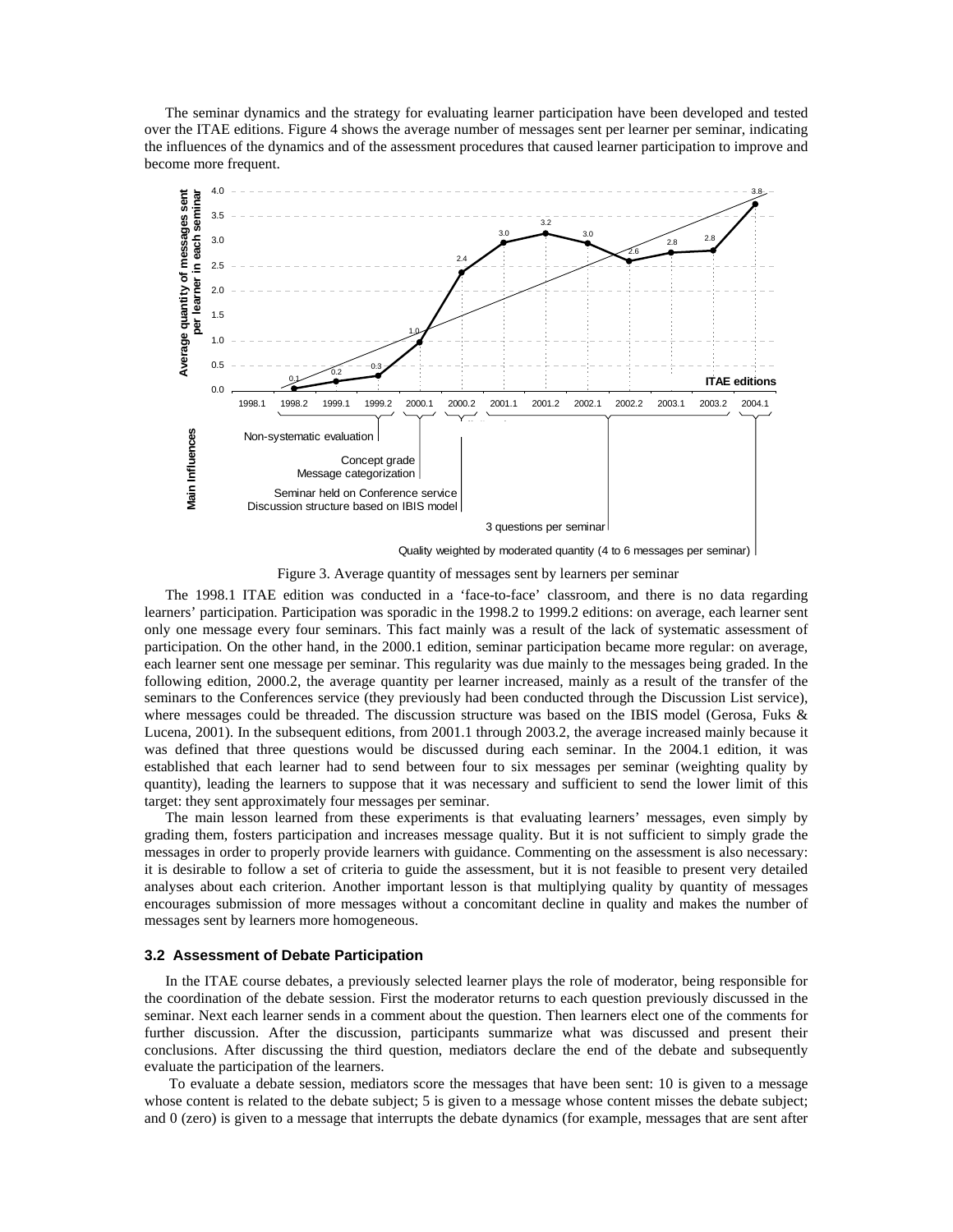the moderator requests "silence" or "attention," since they hinder debate coordination and disrespect moderator's authority). For a message to be given the top mark it only needs to be related to the subject being discussed and appropriate to the dynamics—for example, it does not take into account grammatical errors. The emphasis of the debate is on the exchange of messages, being established that each learner must send a minimum of 20 messages per debate (Minimum Quantity model).

As a result of the debates held during the running of the ITAE course, it has been identified that the use of chat makes it possible to constitute a space to explore new educational methods where there is an absence of expositive content, there is a high level of dialogue and the teacher no longer is considered to be a repository of knowledge and conveyor of the truth. It has been identified that informal conversation allows learners to be more aware of others and to be more aware of themselves as part of the group, offering space for showing their emotions, reducing this way the sensation of impersonality and isolation. The continuous and integrated use of chat tools in educational activities is a way of keeping learners motivated and engaged in order to ensure the success and continuity of the distance learning course. The assessment of participation is an appropriate instrument for equating chat activities with other course activities.

# **4. ASSESSMENT OF COMPETENCE**

In AulaNet, a learner's competence is characterized by three dimensions: Qualification, Interest and Performance (Fuks, Mitchell, Gerosa & Lucena, 2003). Interest and Qualification are indicated by the learners themselves. Performance is calculated by the AulaNet environment according to the results obtained in the courses. For example, in each ITAE course seminar, the average grade of the learners' messages influences their performance in the subjects taken up in the seminar.

In order to visualize learners' competence, the AulaNet offers a Competence Report. The assessment of competences is still underway in the AulaNet. This study was initiated out of the necessity to form groups of learners based upon their interests, qualifications and performance with regard to course topics. The first solution investigated was for the AulaNet environment itself to assemble groups using software agents (Cunha, Fuks & Lucena, 2003). The automatic grouping was not satisfactory, generating groups of learners that the mediators considered inadequate. Then, the strategy of supplying reports as described in this paper to enable the mediators themselves to form the groups was adopted.

## **5. COLLABORATIVE ASSESSMENT**

Collaborative learning requires collaborative assessment. When learners share assessment responsibility, there is an increase in assessment comprehension and utility (O'Sullivan, 2004; McConnell, 2002). For those being evaluated, multiple assessments of their work generate greater trust of the assessment results. With practice, learners who make the assessment come to better understand the process and objectives of the assessment procedure, enhance their critical senses and are more capable of appraising their own work.

#### **5.1 Collaborative Assessment of the Seminar Messages**

As of the 2000.1 edition, when the ITAE seminar messages were first graded, learners in almost all of the editions have suggested collaborative assessment of the seminar messages. The use of this assessment strategy is being planned. In each seminar, some learners will be selected to evaluate messages. Mediators will continue making their assessment; however, their grades and comments will only be published after the seminar is over so as not to influence the appraisal of the evaluator-learners. Concluding this assessment process, the author of the message conducts a self-assessment, taking into account all the grades and comments the message has received. The final grade of the message will be the average of all assessments. The Conference service must be modified in order to make this collaborative assessment of seminar messages method feasible. New mechanisms are already being developed to support collaborative assessment in the AulaNet environment and the method planned will be tested during the next editions of the course.

#### **5.2 Collaborative Assessment of the Content Developed by Learner Groups**

In the second stage of the ITAE course, learners develop new contents about the subjects studied and discussed during the course. This stage of the course begins with learners being organized into small groups (Section 4). Next, each group submits a prototype of the content. Learners themselves evaluate this prototype. Based upon the assessments, each group modifies the prototype. The final version then is evaluated by the mediators.

The collaborative assessment of the prototype is carried out through the Conferences service. For each prototype, a conference is created where learners analyze the prototype, based upon some criteria that have been established. Then, the developers must initiate a discussion of the problems identified in the prototype.